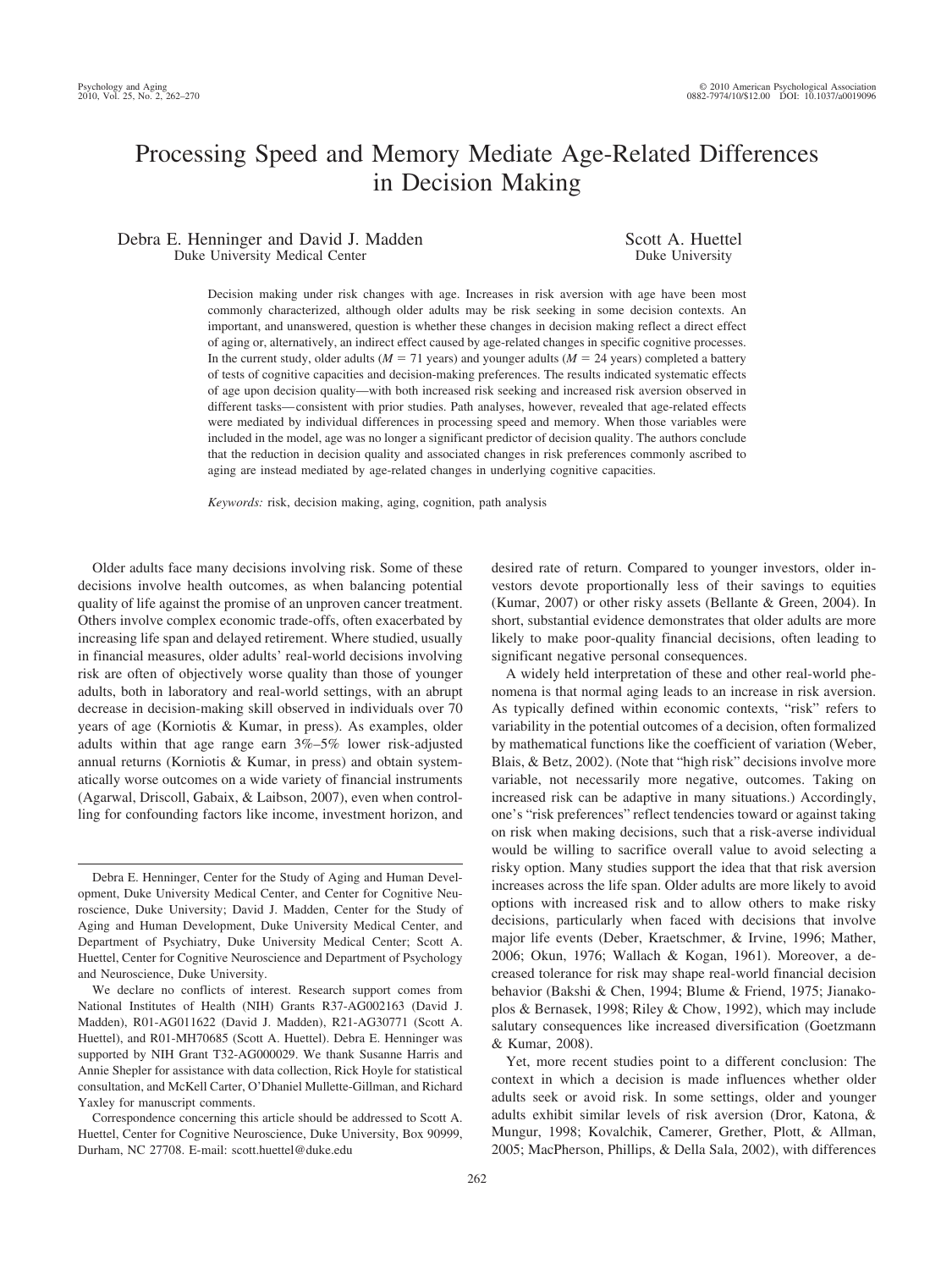between age-groups perhaps reflecting differences in information processing strategies rather than general attitudes toward risk (Wood, Busemeyer, Koling, Cox, & Davis, 2005). Older adults sometimes evince less risk aversion than younger adults. When faced with decisions involving probabilistic outcomes, older adults are less likely to choose low-risk options (Deakin, Aitken, Robbins, & Sahakian, 2004) and show poorer adjustment of their wagers in a laboratory gambling paradigm to the true probability level (Deakin et al., 2004; Rahman, Sahakian, Hodges, Rogers, & Robbins, 1999). Other work points to dramatic variability among older adults, such that task context predicts whether some older adults are more risk seeking than younger adults (Denburg, Tranel, & Bechara, 2005). Collectively, these studies argue for a more nuanced perspective on the effects of age on decision making: The risk aversion generally attributable to older adults may be better characterized as a consequence of specific, complex task demands, rather than a systematic difference in risk preference (MacPherson et al., 2002; Mather, 2006; Peters, Finucane, MacGregor, & Slovic, 2000; Yates & Patalano, 1999; Zwahr, Park, & Shifren, 1999). From this perspective, the cognitive changes associated with normal aging lead not to generalized risk aversion but to a reduction in *decision quality*, or the ability to adaptively obtain and process relevant information to optimize decision making.

Here, we adopt the hypothesis that the differences between younger and older adults in decision quality—which may be manifest in different risk preferences, depending on the task result from indirect effects of age upon underlying cognitive capacities (Kramer & Madden, 2008; Park et al., 1996; Raz, 2000; Salthouse, 1985, 1993, 1996; Singer, Verhaeghan, Ghisletta, Lindenberger, & Baltes, 2003). In particular, the abilities to manipulate (i.e., processing speed) and retain (i.e., memory) acquired information exhibit steady decline over the life span, with a marked decline after about 60-70 years of age (Lindenberger, Mayr, & Kliegl, 1993; Madden, 2001; Park et al., 1996). An influential approach for understanding these age-related changes in behavior, as advocated by Salthouse, postulates that even small changes in these core capacities can lead to large changes in more complex behaviors (Salthouse, 2001). For example, age-related declines in fluid intelligence and memory can account for the reduced performance of older adults on a range of tasks including reasoning, spatial visualization, and associative memory (Salthouse, 2001). Considered similarly, age-related changes in decision quality could reflect indirect effects attributable to decline in core processing capacities, rather than a direct effect of age upon decision making.

To test this hypothesis, we evaluated older and younger adults using a battery of cognitive and decision-making tasks. We selected cognitive tasks on the basis of the prior literature to measure aspects of processing speed and memory, domains on which there exists clear evidence of age-related decline. We selected three decision-making tasks that evaluated potentially distinct aspects of decision making: The Iowa Gambling Task (IGT) requires integrating the past history of monetary gains and losses (Bechara, Damasio, Damasio, & Anderson, 1994); the Cambridge Gambling Task (CGT) involves allocating financial stakes according to relative probabilities (Rogers et al., 1999); and the Balloon Analogue Risk Task (BART) involves risking current earnings for potentially larger rewards (Lejuez et al., 2002). We had two key predictions: First, we predicted that older adults would exhibit reduced decision quality in these tasks. We note that, depending on the requirements of the task, this might be manifest as either more risk-seeking or more risk-averse behavior. Second, we expected that the effects of age-group on decision making would be mediated by individual differences in processing speed and memory, as shown through path analyses.

# **Method**

#### **Participants and Procedures**

We tested two groups of participants: 54 older adults between 66 and 76 years of age ( $M = 70.7$  years,  $SD = 3.0$ ; 50% female) and 58 younger adults between 18 and 35 years of age  $(M = 23.4)$ years,  $SD = 4.4$ ; 47% female). Participants had no prior history of stroke, neurological or psychiatric disorder, head injury, or dementia. Years of education were comparable for the older adults  $(M =$ 15.9 years,  $SD = 2.7$ ) and younger adults ( $M = 15.0$  years,  $SD =$ 1.9). Participants were compensated a minimum of \$20, with the opportunity to earn up to an additional \$15 based on performance during the decision-making tasks. Participants provided written informed consent under a protocol approved by the Duke University Medical Center Institutional Review Board.

## **Materials**

Participants completed a battery of decision-making and psychometric tests within a single session lasting approximately two hours. For each decision-making test, participants received a known bonus payment if their performance exceeded a fixed threshold. Participants were not told those thresholds; instead, to ensure their continual adherence to task instructions, we instructed them to maximize their scores to increase their chances of receiving the bonus payment.

We administered three computerized decision-making tasks, each chosen to assess a distinct component of decision quality. For two of the tasks (IGT and CGT), higher quality decisions were associated with lower risk (i.e., reduced variance in potential outcomes), whereas for the final task (BART), higher quality decisions were associated with higher risk.

During the IGT, participants selected cards from four decks, each with different distributions of monetary gains and losses. Two of the decks have high gains (+\$100/trial) but also infrequent high losses, and thus they have negative expected value. The other two decks have low gains (+\$50/trial) but also relatively low losses, and thus they have positive expected value. Adaptive performance in this task required remembering the obtained payoffs (particularly, the nature of the infrequent losses) to identify those decks with positive expected value over time (Bechara et al., 1994). Our dependent measure was the proportion of cards chosen from the two lower-risk decks over the last 50 trials (out of 100 in total). Higher values indicate higher quality but lower risk decision making. Participants received a bonus of \$5 if they ended the game with at least their starting endowment.

On each trial of the CGT, participants viewed an array of 10 boxes— each colored blue or red, with color ratios from 9:1 to 5:5— one of which concealed a hidden token (Rogers et al., 1999). Participants bet on the token location by selecting one color and indicating the points to be wagered. Note that the possible point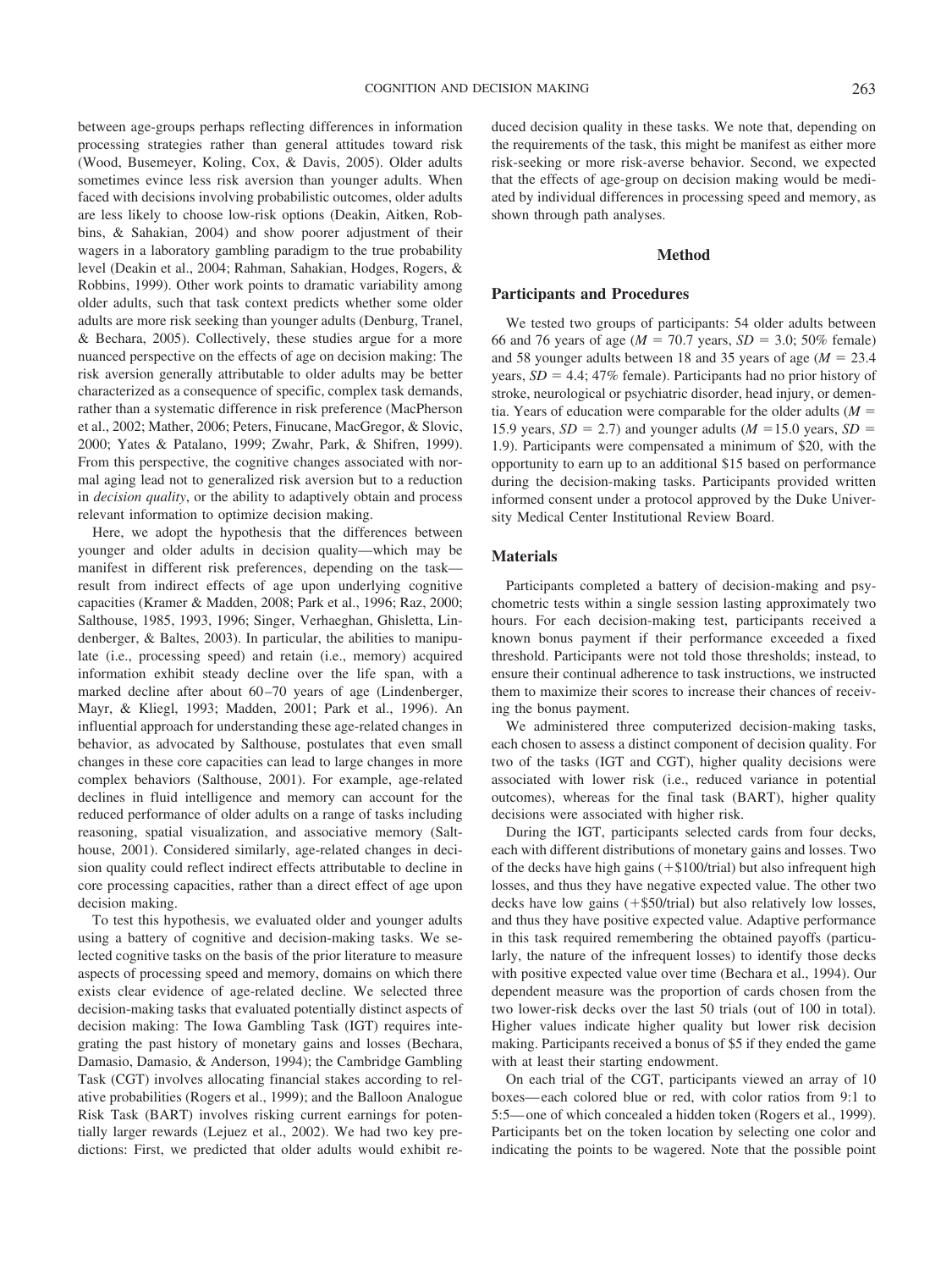wagers were shown in either increasing order or decreasing order, counterbalanced across trials; this design minimizes the contribution of impulsivity to choice. Optimal decision making in this task involved consistently selecting the higher probability option and wagering more points when the color ratios were more uneven. Decision quality was defined using an index proportional to the number of boxes for the chosen color (i.e., choosing the color with more boxes yielded a lower score). Higher values indicate higher quality but lower risk decision making. Participants received a bonus of \$5 if they found the token on more than half of all trials.

Finally, during the BART, participants viewed a series of 10 virtual balloons and could earn additional money by pumping up each balloon in turn (Lejuez et al., 2002). Each keypress increased the size of the active balloon and earned one cent, at a small risk of popping the balloon and losing the money accumulated for that balloon. Decision quality was defined as the average number of pumps on the unpopped balloons (i.e., trials on which the participant chose to stop pressing and bank the accumulated money). Note that optimal behavior on this task, based on the payoff structure and probability of popping set by the computerized task, was to pump exactly 64 times (Lejuez et al., 2002). Our participants, similar to those in prior reports, tended to pump too few times. Thus, higher values on our measure indicate both higher quality and higher risk decisions. Participants received a monetary bonus of the total amount collected across all balloons.

We also administered eight psychometric tasks chosen to assess cognitive abilities. In an immediate memory task, patterned after the California Verbal Learning Test (Delis, Kramer, Kaplan, & Ober, 2000), participants read a list of 16 sequentially presented words aloud and thereafter recalled as many as possible. Then, following a 20-min delay, participants again recalled as many words as possible from the same list, providing a measure of delayed memory. Thereafter, participants viewed a list of 32 words, 16 from the immediate memory task and 16 new, and the participants identified each word as "old" or "new" in a test of recognition memory. The Digit Span task was adapted from the Wechsler Adult Intelligence scales (Wechsler, 1981). Participants listened to a series of numbers and then recited as many as possible in backward order. For the previous tests, we used the number of correct responses (or proportion, for the recognition test) as the dependent measure. In the simple reaction time task, participants pressed a button as quickly as possible to the occurrence of a target shape at the center of the screen. The choice reaction time task used a similar procedure but involved two possible stimuli and responses: press a key on the left when a left-pointing arrow appeared, or press a key on the right when a right-pointing arrow appeared. In the Digit Symbol task, similar to that in the Wechsler Adult Intelligence Scale (Wechsler, 1981), participants viewed a series of number–symbol pairings and judged whether each pairing matched a master key of number–symbol associations, which remained on the screen throughout the task. Finally, we used an adaptation of the Stroop task (MacLeod, 1991) that required participants to identify the font color of colored words. On some trials the font color was congruent with the color name (e.g., the word *red* displayed in a red font), whereas on other trials the font color and color name were incongruent (e.g., the word *red* displayed in a blue font). For these final four tasks, we used median latency of correct responses as the outcome measure.

# **Statistical Analyses**

We adopted a hierarchical approach to data analysis. We initially evaluated whether there was an effect of age-group (coded as a categorical variable) on the decision-making and cognitive tasks. Next, we reduced the data from the cognitive tasks using factor analysis, based on all participants. In this factor analysis, the dependent variables were standardized measures (*z* scores), defined relative to the mean and standard deviation of the younger adults' data. In preliminary analyses, we evaluated each age-group separately to determine similarities in factor loadings between the older and younger adults. The factor loadings were very similar, so we combined the two groups to increase the sample size. We then subjected the full data set (112 participants by 8 *z* scores) to a factor analysis with varimax rotation, using scree plots to identify meaningful factors. For all reported analyses, we used a loading threshold of 0.60. To ensure that the choice of this threshold did not bias the results, we repeated all analyses using thresholds of 0.30 and 0.45. Using either of these thresholds did not appreciably change overall model fit or the significance of individual model pathways.

We next used path analyses to evaluate the critical test of our hypothesis: Do differences in decision quality reflect direct effects of aging, or do they reflect indirect effects of age differences in specific cognitive processes? Using the software program Amos (Arbuckle, 2006), we created an initial model that included direct paths from age to the three decision-making scores (3 paths), as well as indirect paths that treated the cognitive factors as mediating variables (8 paths). We used three indices to evaluate the fit of the model: the root mean square error of approximation (RMSEA), the comparative fit index (CFI), and the goodness-of-fit index (GFI). The RMSEA corrects for model complexity, favors a simpler model, and does not assume a perfect fit or central chi-square distribution. Ideal RMSEA values approach zero. The CFI indicates the improvement of the hypothesized model compared to the saturated model in a noncentralized population, whereas the GFI indicates the proportion of variance explained by the model. For both, ideal values approach 1.0, with values of 0.90 and above indicating good fit (Kline, 2005).

# **Results**

All participants completed the full set of experimental tasks, and thus all results include data from 112 participants.

## **Age-Related Changes in Decision Quality**

Consistent with our first hypothesis, differences in decision quality were exhibited by older and younger adults on two of our three decision tasks (see Table 1). Older adults were more likely to choose options that had a low probability of winning on the CGT  $(p < .001)$ . This choice pattern means that the older adults both made significantly lower quality decisions than younger adults and took on proportionally more risk, compared to the expected value of potential outcomes. The decisions of older adults were also of significantly lower quality than those of younger adults on the BART ( $p < .001$ ); however, for this task, both groups made risk-averse decisions (e.g., too few pumps), with the older adults being more risk averse than the younger adults. No significant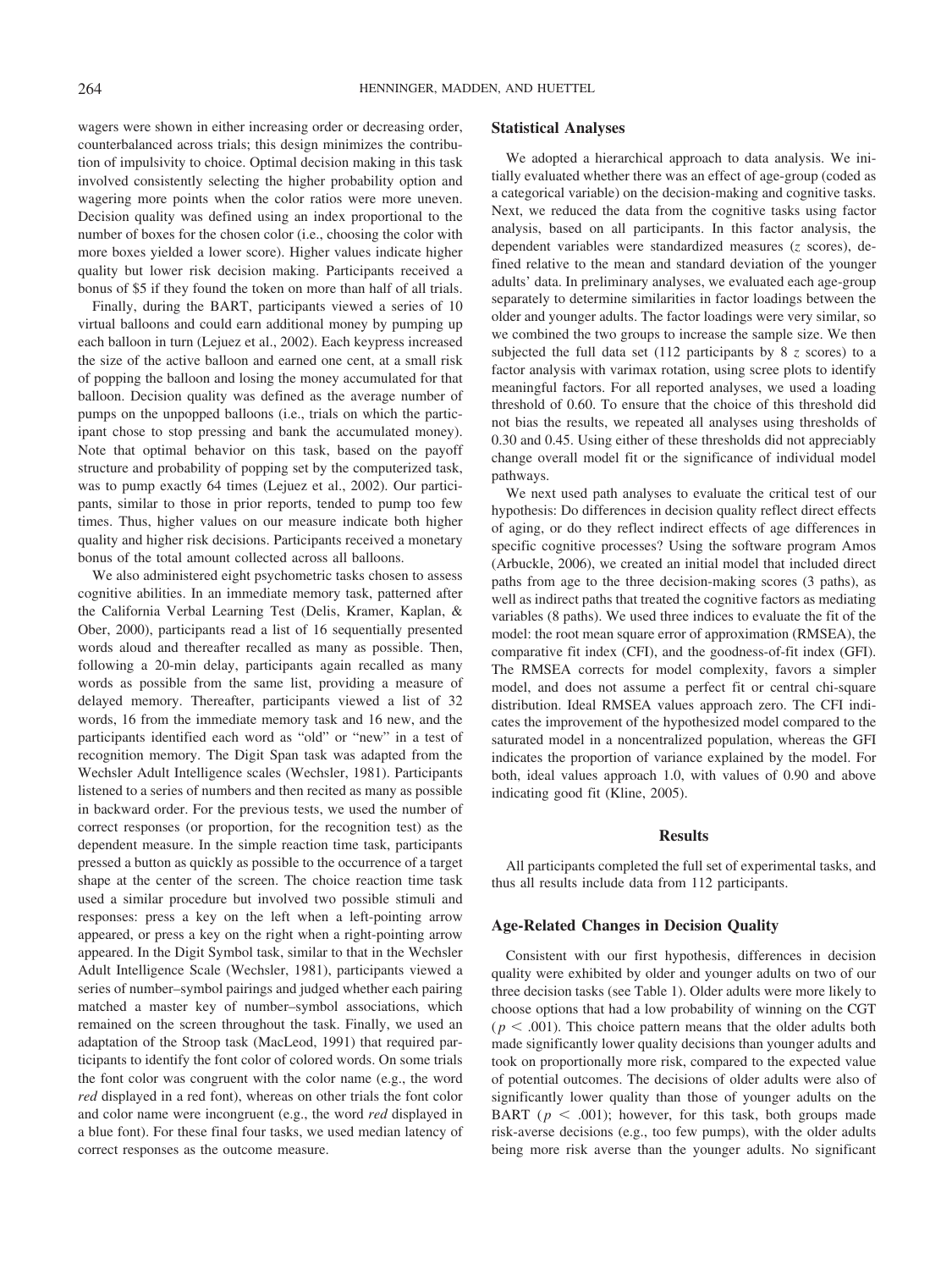Table 1 *Age Differences on Decision-Making Tasks*

|             | Younger adults    |      | Older adults      |      |  |
|-------------|-------------------|------|-------------------|------|--|
| Task        | M                 | SD   | M                 | SD   |  |
| IGT         | $-6.8_a$          | 16.7 | $-3.6_a$          | 20.2 |  |
| <b>CGT</b>  | $-2.0_a$          | 0.5  | $-1.4b$           | 0.8  |  |
| <b>BART</b> | 40.8 <sub>9</sub> | 13.1 | 31.0 <sub>b</sub> | 14.3 |  |

*Note.* Age range =  $18-35$  years for younger adults ( $n = 58$ ) and 66-76 years for older adults ( $n = 54$ ). Higher scores indicate number of choices of more disadvantageous decks (i.e., high gain with high loss) on the Iowa Gambling Task (IGT), number of choices of lower probability odds (e.g., choice of blue box when there is 1 blue and 9 red) on the Cambridge Gambling Task (CGT), and average number of choices of more monetary gains in the face of increasing risk of loss (i.e., more pumps of a balloon) on the Balloon Analogue Risk Task (BART). Means in the same row that do not share subscripts are different by *t* test at  $p < .01$ .

group differences were observed in decision tendencies in the IGT (i.e., the age-groups were equally likely to select the low-expectedvalue decks).

# **Age-Related Changes in Cognitive Abilities**

Factor analysis yielded two significant factors (see Table 2). The first, which we hereafter label processing speed, comprised the simple reaction time, choice reaction time, and Digit Symbol tests, all loading positively. The second factor, which we hereafter label memory, comprised the immediate memory and delayed memory tests, both loading positively. The Digit Span, Stroop, and recognition memory tasks did not load on either factor at the threshold level, and thus they were excluded from further analyses. Older adults exhibited lower mean performance than younger adults on both the processing speed and memory factors (see Table 3; both  $p s < .001$ ), and this result also held for every individual measure included in the two factors ( $p_s < .001$ ).

Correlation values between the cognitive factors and the decision tasks are presented in Table 4. As expected, the two cognitive factors have a moderate positive correlation ( $r = .41$ ,  $p < .01$ ), consistent with an overarching construct of cognitive functioning. Of the decision tasks, the CGT and BART have a moderate positive correlation ( $r = .33$ ,  $p < .01$ ), indicating that these two tasks reflect, in part, some shared aspects of decision making. Processing speed was significantly positively correlated with the

Table 2 *Factor Loadings for the Cognitive Measures*

| Measure              | Factor 1 | Factor 2 |
|----------------------|----------|----------|
| Immediate memory     | $-0.19$  | 0.81     |
| Delayed memory       | $-0.22$  | 0.83     |
| Recognition memory   | 0.47     | $-0.43$  |
| Digit Span           | $-0.31$  | 0.28     |
| Stroop               | 0.26     | $-0.04$  |
| Digit Symbol         | 0.62     | $-0.46$  |
| Choice reaction time | 0.84     | $-0.26$  |
| Simple reaction time | 0.69     | $-0.11$  |
|                      |          |          |

*Note.* Factor loadings > 0.60 are presented in bold font.

| Table 3                                                  |  |  |  |
|----------------------------------------------------------|--|--|--|
| Age Differences on Cognitive Tasks and Cognitive Domains |  |  |  |

|                      | Younger adults     |     | Older adults       |     |
|----------------------|--------------------|-----|--------------------|-----|
| Measure              | M                  | SD  | M                  | SD  |
| Immediate memory     | $10.4_a$           | 2.2 | 9.0 <sub>b</sub>   | 2.2 |
| Delayed memory       | $9.2_a$            | 2.6 | 6.7 <sub>b</sub>   | 2.6 |
| Recognition memory   | 0.8 <sub>a</sub>   | 0.1 | 0.7 <sub>b</sub>   | 0.2 |
| Digit Span           | 8.0                | 2.7 | $7.6_a$            | 2.4 |
| Stroop               | $52_a$             | 71  | 94 <sub>h</sub>    | 119 |
| Digit Symbol         | 1,373 <sub>a</sub> | 255 | 1,883 <sub>b</sub> | 344 |
| Choice reaction time | 319 <sub>a</sub>   | 42  | 386 <sub>b</sub>   | 58  |
| Simple reaction time | 289 <sub>a</sub>   | 31  | 316 <sub>b</sub>   | 43  |
| Processing speed     | 0.0                | 0.8 | $-1.3$             | 1.0 |
| Memory               | 0.0                | 1.0 | $-0.8$             | 1.0 |

*Note.* Age range =  $18-35$  years for younger adults ( $n = 58$ ) and 66-76 years for older adults ( $n = 54$ ). Means in the same row that do not share subscripts are different by  $t$  test at  $p < .05$ . Factor values for processing speed and memory are normalized to the mean of the younger adult sample.

CGT  $(r = .51, p < .01)$  and was positively correlated with the BART ( $r = .29$ ,  $p < .01$ ), indicating the involvement of processing speed with these two decision-making tasks. Memory was significantly positively correlated with the CGT ( $r = .35$ ,  $p < .01$ ), indicating the involvement of a memory component in performance on the CGT.

#### **Influence of Cognitive Abilities on Decision Making**

To test whether age differences in decision making reflect direct effects of aging or indirect effects of changes in cognitive processes, we conducted a series of path analyses. Our initial model (see Figure 1) included paths that linked age to processing speed and memory, which in turn each linked to IGT, CGT, and BART scores. We also included direct paths between age and each of the risk scores (IGT, CGT, and BART). Although this initial model provided a good fit to the data,  $\chi^2(3) = 5.167$ ,  $p = .160$ ,  $RMSEA = 0.081$ , CFI = 0.985, GFI = 0.985, the RMSEA value was only adequate and there was evidence that two pairs of variables shared a common residual error. In particular, there was a significant association between the error terms associated with processing speed and memory ( $r = .20$ ,  $p < .05$ ) and the error terms associated with the CGT and the BART ( $r = -.21, p < .05$ ). These values indicated that some overlapping residual error of these variables changed jointly across the participants.

| Table 4                                                   |  |  |  |
|-----------------------------------------------------------|--|--|--|
| Correlations Between Cognitive Factors and Decision Tasks |  |  |  |

| Variable                                                  |                                           |                        |                  |          |  |
|-----------------------------------------------------------|-------------------------------------------|------------------------|------------------|----------|--|
| 1. Processing<br>2. Memory<br>3. IGT<br>4. CGT<br>5. BART | $.41***$<br>$-.11$<br>$.51***$<br>$29***$ | .12<br>$.35***$<br>.18 | $-.06$<br>$-.12$ | $.33***$ |  |

*Note.* IGT = Iowa Gambling Task; CGT = Cambridge Gambling Task; BART = Balloon Analogue Risk Task.  $* p < .01$ .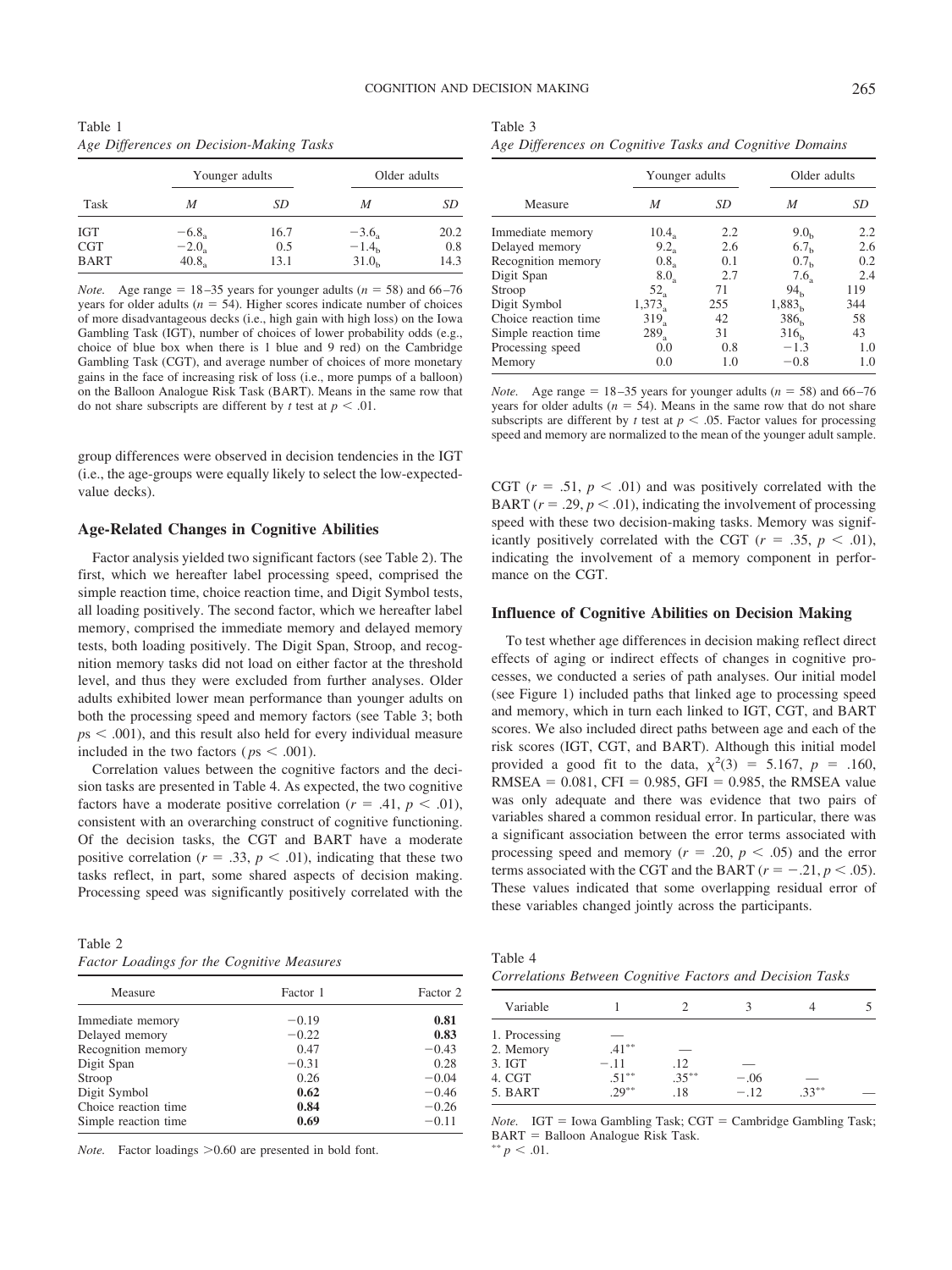

*Figure 1.* Hypothesized model for the predictive relationships among age, cognitive domains, and decisionmaking tasks.

We therefore revised the initial model to include paths between the error terms associated with processing speed and memory and between the CGT and BART scores. The final model (see Figure 2) was an excellent fit to the experimental data:  $\chi^2(2)$  = 0.133,  $p = .936$ , RMSEA  $< 0.001$ , CFI = 1.000, GFI = 1.000. Path coefficients and significance levels are provided in Table 5. Most critically, age makes no significant contribution to our decision-making measures when the cognitive variables are included as mediators.

We next used a bootstrapping approach to confirm the robustness of this model. We estimated, across 2,000 replications, our model parameters by drawing new participant samples (with replacement) and estimating model fit. As shown in Table 6, the bootstrapped 95% confidence interval excluded a null effect (i.e., a regression coefficient of 0) for all model paths with significant weighting in our model, with the one exception of the path between memory and the IGT. Because this last path did not survive the bootstrapping significance test, we do not consider it further in our discussion. We conclude that the fit of the overall model and the significance of the remaining path coefficients are likely to generalize beyond our specific participant sample.

Together, these results provide strong evidence for our second hypothesis: The effects of age upon decision making reflect an indirect influence of age-related cognitive decline (see Figure 2 and Table 5). Examination of specific model paths revealed that increases in processing speed predicted higher quality choices on the CGT ( $p < .01$ ) and BART ( $p < .05$ ), with the former manifest as a decrease in risk-seeking choices and the latter manifest as an increase in risk-seeking choices. Better memory performance predicted an increase in decision quality on the IGT ( $p < .05$ ), reflecting a decrease in selection of the high-risk decks.

As a post hoc test, these analyses were repeated within the older adult sample. The overall model fit was reduced:  $\chi^2(2) = 1.12$ ,  $p = 0.571$ , RMSEA = 0.067, CFI = 0.96, GFI = 0.993. Examination of individual paths revealed that age was a significant predictor of processing speed ( $p < .01$ ) but not of memory ( $p >$ .10) and that higher scores on our processing speed measure significantly predicted higher quality choices on the CGT ( $p <$ .01) and BART ( $p < .05$ ). Higher scores on our memory measure also significantly predicted higher quality choices on the CGT  $(p < .05)$ , a result not evident when the entire participant sample was analyzed. No other pathways were significant. We note that



*Figure 2.* Final model indicating significant associations between model variables. Straight lines indicate significant paths, as identified by both model fitting and bootstrapping analysis, and curved paths indicate components of the model with significantly shared residual variance. Values on each path indicate its standardized coefficient; values above each box indicate proportion of variance explained by its predictors.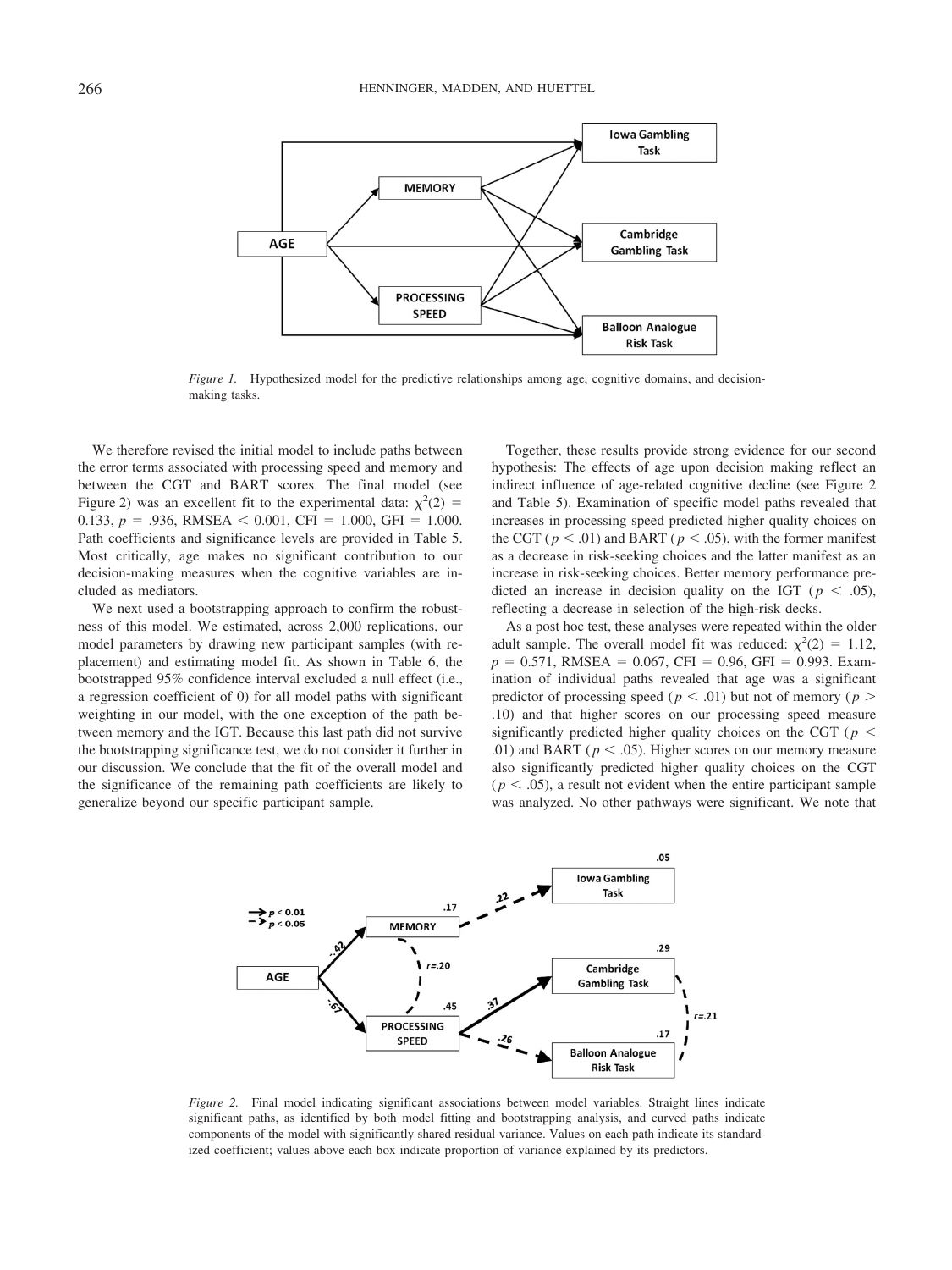Table 5 *Path Parameters for the Final Model*

| Path                                | β          |
|-------------------------------------|------------|
| Age $\rightarrow$ processing        | $-.669**$  |
| Age $\rightarrow$ memory            | $-.415***$ |
| $Age \rightarrow IGT$               | .066       |
| $Age \rightarrow CGT$               | $-.108$    |
| $Age \rightarrow BART$              | $-.155$    |
| Processing speed $\rightarrow$ IGT  | $-.155$    |
| Processing speed $\rightarrow$ CGT  | $.373***$  |
| Processing speed $\rightarrow$ BART | $.259*$    |
| $Memory \rightarrow IGT$            | $.214*$    |
| Memory $\rightarrow$ CGT            | .155       |
| Memory $\rightarrow$ BART           | .055       |

*Note.* IGT = Iowa Gambling Task; CGT = Cambridge Gambling Task; BART = Balloon Analogue Risk Task.  $p < .05$ .  $p < .01$ .

because this analysis cuts our sample size in half, it may be underpowered given the number of paths in the model. Nevertheless, these post hoc results provide additional evidence that the observed relations between cognitive abilities and decision quality are robust, even within the older adult sample alone.

We swapped the order of cognitive factors and risk preferences in the model as a control analysis, thus treating the risk preferences as potential mediators between age and cognitive domains. This reduced the fit of our model, supporting the postulated direction of influence between these variables. We also controlled for the possibility that our results resulted from a statistical artifact: that the cognitive measures were better predictors than age simply because the former were normally distributed and the latter clustered around two discrete means. To do this, we randomized the processing speed and memory scores independently within each age-group, thus eliminating the potential links between those factors and risk scores but preserving their statistical properties (i.e., distribution of values within each group). When the path analyses were repeated, there were significant links from age to both the CGT and the BART (for each of three repetitions;  $p_s < .001$ ) but no mediating effects of cognitive abilities. This indicated that mediation was not an artifact of incorporating continuous variables into our model.

Thus, we conclude that differences between age-groups in decision quality—and the resulting changes in apparent risk preferences—are indirect effects mediated by age-related change in underlying cognitive domains.

# **Discussion**

We found no evidence for direct effects of adult age upon the quality of decision making. Instead, poorer performance on measures of cognition (e.g., processing speed and memory) predicted reduced decision quality, which was manifest in older adults' tendency toward risk-averse choices on the BART and selection of low-probability options on the CGT. These opposite-direction effects argue against the possibility that age has generalized effects on both cognitive capacities and risk aversion. Collectively, our results indicate that changes in cognitive abilities over the life span alter how older adults use information in decision making (i.e.,

# **Cognitive Mediators of Age Effects Upon Decision Making**

The chief goals in cognitive aging research are to identify core cognitive abilities that change over the life span (Park et al., 1996; Salthouse, 2001) and to relate those changes to task performance. Aging has clear effects on fluid cognitive abilities, from processing speed and executive function to working memory and episodic retrieval, most of which decline systematically throughout the life span (Park et al., 1996). Yet, as demonstrated by Salthouse (Salthouse, 2001; Salthouse & Ferrer-Caja, 2003), these many diverse effects may result from age-related decline in a small number of underlying cognitive abilities. For example, using structural equation modeling, Salthouse and Ferrer-Caja (2003) found that individual differences specific to processing speed and memory, in addition to a common factor of generalized age-related decline, robustly predicted performance on a task battery. Moreover, the resulting model predicted age-related changes in two additional data sets, which provided strong evidence of its generalizability. These and other results (Madden, 2001; Salthouse, 1996, 2000) demonstrate that declines in processing speed, in particular, may play a key role in age-related deficits in performance.

Here, we adopted a similar framework to understand age-related differences in the quality of risky decision making. We found, consistent with prior research, that older adults exhibited decreased performance compared to younger adults on multiple psychometric tests, here collated into two factors of processing speed and memory. However, the present study is the first to demonstrate that those changes in cognition predict changes in overall decision quality and, in turn, task-specific effects on risk preference. In a compelling result, the robust age-related differences in decision making (see Table 5) disappeared completely when cognitive factors were included as mediating variables (see Figure 2).

Table 6 *Robustness Measures for Paths in the Final Model*

| Path                          | Estimated<br>regression<br>coefficients | 95% CI             | Standardized<br>regression<br>coefficients |
|-------------------------------|-----------------------------------------|--------------------|--------------------------------------------|
| Age $\rightarrow$ processing  | $-0.10$                                 | $-.121$ to $-.081$ | $-0.67**$                                  |
| Age $\rightarrow$ memory      | $-0.05$                                 | $-.066$ to $-.028$ | $-0.42**$                                  |
| $Age \rightarrow IGT$         | 0.00                                    | ns                 | 0.07                                       |
| $Age \rightarrow CGT$         | 0.01                                    | ns                 | 0.11                                       |
| $Age \rightarrow BART$        | $-0.01$                                 | n <sub>s</sub>     | $-0.16$                                    |
| Processing $\rightarrow$ IGT  | $-0.05$                                 | ns                 | $-0.16$                                    |
| Processing $\rightarrow$ CGT  | $-0.15$                                 | $-.261$ to $-.042$ | $-0.37**$                                  |
| Processing $\rightarrow$ BART | 0.08                                    | .002 to .150       | $0.26*$                                    |
| Memory $\rightarrow$ IGT      | 0.09                                    | ns                 | 0.21                                       |
| Memory $\rightarrow$ CGT      | $-0.09$                                 | ns                 | $-0.16*$                                   |
| Memory $\rightarrow$ BART     | 0.02                                    | ns                 | 0.06                                       |

*Note.*  $CI =$  confidence interval derived by bootstrapping (based on  $N =$ 112 participants with complete observations); for clarity, nonsignificant paths are indicated with  $ns$ . IGT = Iowa Gambling Task; CGT = Cambridge Gambling Task; BART = Balloon Analogue Risk Task.  $p < .05$ .  $\binom{*}{p} < .01$ .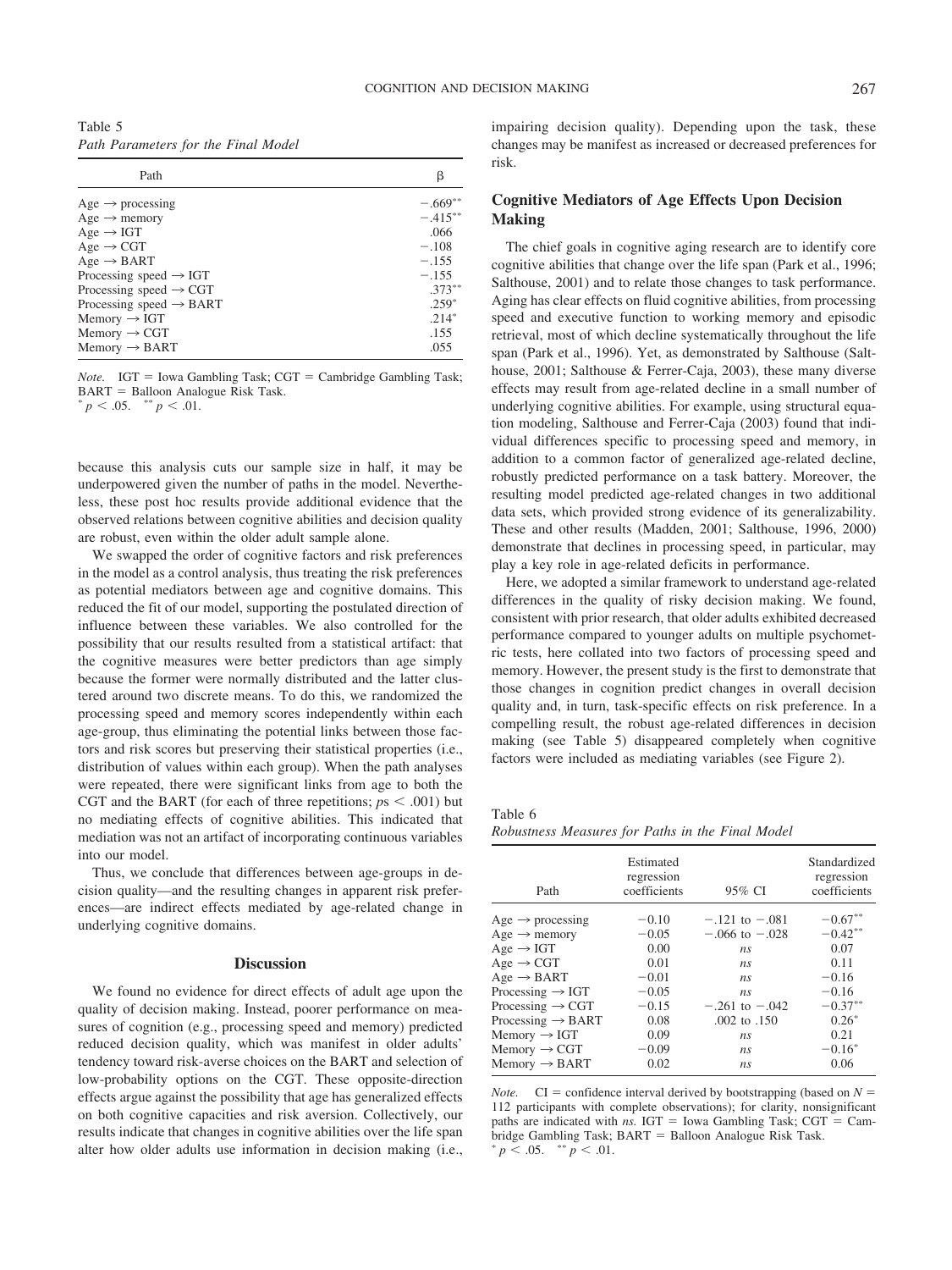Furthermore, the present results argue against the simple conception that aging has unilateral effects upon decision making (e.g., increased risk aversion). Instead, we found that increased age predicted reduced decision quality, which could be manifest in different ways according to task demands. The path analyses indicated that reduced performance on the processing speed factor predicted maladaptive risk-seeking decisions on the CGT, specifically the selection of options with a low probability of success. The same cognitive factor predicted maladaptive risk-averse decisions on the BART (i.e., too few pumps), in that individuals with low processing speed were unwilling to risk safe earnings against the possibility of a greater reward. These twin deficits—an inability to match choices to probabilities and a reluctance to place current holdings at risk— could together lead to real-world decision-making problems. For example, a reduced ability to evaluate probabilistic information would impair the ability to negotiate favorable financial terms and select investments with good riskadjusted returns, whereas a tendency to maintain current investment holdings would limit portfolio diversity (Goetzmann & Kumar, 2008; Korniotis & Kumar, in press; Kumar, 2007). Simply put, these real-world problems may reflect limitations in cognitive capacities that are more common among older adults, rather than age-specific effects upon decision making.

## **Implications for Studies of Decision Making and Aging**

The present data exhibited distinct age-group differences on task performance: Increased age was associated with increased risk aversion on the BART and increased risk seeking on the CGT but had no net effect on the IGT. Considered by themselves, the results on the BART would be consistent with prior work indicating increased risk aversion in older adults (Bakshi & Chen, 1994; Jianakoplos & Bernasek, 1998; Okun, 1976; Riley & Chow, 1992; Wallach & Kogan, 1961), although the present results provide the first data on older adults' choices in this task. In light of our other findings, the BART results suggest that older adults—and particularly those with declines in processing speed—may express risk aversion by opting out of a decision scenario. Older adults often opt out of investment categories, such as equities, that involve potential risk (Kumar, 2007) and thus obtain lower annual investment returns (Korniotis & Kumar, in press). Older adults also often avoid making health care decisions, preferring instead to rely on others' advice (Deber et al., 1996; Mather, 2006; Okun, 1976; Wallach & Kogan, 1961; Zwahr et al., 1999).

Older adults selected significantly more low probability options on the CGT; this result replicated prior work using this task (Deakin et al., 2004). These choices reflect patently low quality decisions, given that the probabilities associated with each choice are visible at the time of the decision. One potential explanation for these choices is that they represent an increased tendency to anticipate the trials for which a lower probability option will be rewarded (Bereby-Meyer, Meyer, & Budescu, 2003; Wrase et al., 2007). We note that the CGT includes additional measures, notably the proportion of total points wagered on each trial. Deakin et al. (2004) found that older adults were less consistent in their adjustment of wagers according to objective probabilities. Because all CGT trials involve potentially positive expected value, inclusion of bet proportion into a measure of decision quality would require additional assumptions (e.g., the participants' estimate for the number of trials remaining). Thus, although our decisionquality measure involves only the selection of the higher probability option, future studies using other tasks could assess more complex effects of outcome probability on choice.

Finally, of the three decision-making tasks, the IGT (and similar paradigms) has been most frequently studied in older adults. We observed the intriguing result that higher memory scores, but not age, predicted selection of the advantageous decks in this task. This conflicts with one prior study that reported an increase in risk-seeking choices among older adults (Denburg et al., 2005). One possible explanation for this discrepancy lies in differences in the targeted age range. Whereas our older adults were at least 66 years old, and thus of typical postretirement age, the study by Denburg et al. used a lower threshold of 56 years. Financial risk aversion may systematically increase from pre- to postretirement cohorts, with a breakpoint around 64 years of age (Riley & Chow, 1992). This may reflect differences in income, current financial responsibilities, or some other factor, providing further evidence against age-specific effects upon risk attitudes. Another study that used a lower bound similar to that of our older adult group (65 years) also found no differences between IGT performance of older and younger adults (Wood et al., 2005).

## **Conclusions and Limitations**

Older adults make systematically different decisions— often resulting in demonstrably worse outcomes—than younger adults do. Whereas these differences are commonly attributed to increases in risk aversion, both prior research and the present study indicate that older adults may be either more risk averse or risk seeking depending on the decision context. Moreover, we demonstrate that age-related differences in decision-making performance reflect age-related differences in two underlying cognitive factors, one reflecting aspects of processing speed and another reflecting aspects of memory (particularly short-term semantic memory). Given the strength of the mediating role of cognitive decline in the model, other domains of cognitive functioning could contribute to decision making. However, we note our measures reflect fundamental cognitive processes often shown to influence additional sorts of performance (i.e., reasoning, spatial visualization), in addition to playing a central role in cognitive aging (Kramer & Madden, 2008; Park et al., 1996; Raz, 2000; Salthouse, 1985, 1993, 1996; Singer et al., 2003). One caveat comes from the properties of our tasks, which all measured aspects of decision making under economic risk (i.e., variance in potential monetary outcomes). Thus, the specific mappings between cognition and performance may not generalize to other tasks. However, we believe that the central conclusion—that cognitive factors mediate age-related differences in decision making—is likely to generalize to other domains of decision making, perhaps with different contributing cognitive factors.

These results provide new insight into the variability in decision preferences expressed by older adults, indicating that older adults' decisions may be highly sensitive to task context (i.e., how decision information is represented). Changes in the presentation of information—to enable heuristic strategies that reduce processing or memory demands—may in turn ameliorate age-related declines in adaptive decision making.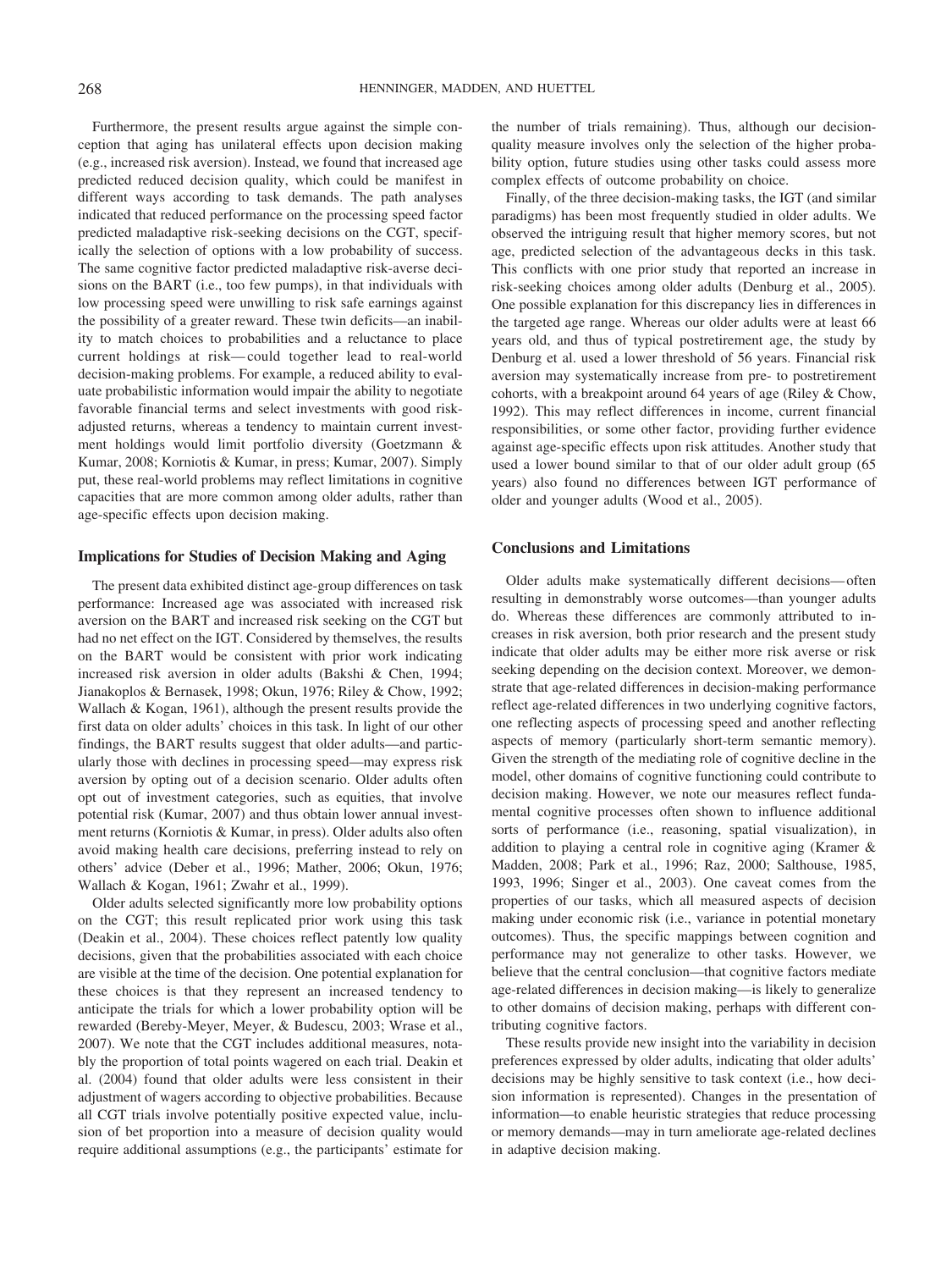# **References**

- Agarwal, S., Driscoll, J., Gabaix, X., & Laibson, D. (2007). *The age of reason: Financial decisions over the life cycle* (Working Paper 07-11). Cambridge: Massachusetts Institute of Technology, Department of Economics.
- Arbuckle, J. L. (2006). Amos (Version 7.0) [Computer program]. Chicago, IL: SPSS.
- Bakshi, G. S., & Chen, Z. (1994). Baby boom, population aging, and capital markets. *Journal of Business, 67,* 165–202. doi:10.1086/296629
- Bechara, A., Damasio, A. R., Damasio, H., & Anderson, S. W. (1994). Insensitivity to future consequences following damage to human prefrontal cortex. *Cognition, 50,* 7–15. doi:10.1016/0010-0277(94)90018-3
- Bellante, D., & Green, C. A. (2004). Relative risk aversion among the elderly. *Review of Financial Economics, 13,* 269 –281. doi:10.1016/ j.rfe.2003.09.010
- Bereby-Meyer, Y., Meyer, J., & Budescu, D. V. (2003). Decision making under internal uncertainty: The case of multiple-choice tests with different scoring rules. *Acta Psychologica, 112,* 207–220. doi:10.1016/ S0001-6918(02)00085-9
- Blume, M. E., & Friend, I. (1975). The asset structure of individual portfolios and some implications for utility functions. *Journal of Finance, 30,* 585– 603. doi:10.2307/2978737
- Deakin, J., Aitken, M., Robbins, T., & Sahakian, B. J. (2004). Risk taking during decision-making in normal volunteers changes with age. *Journal of the International Neuropsychological Society, 10,* 590 –598. doi: 10.1017/S1355617704104104
- Deber, R. B., Kraetschmer, N., & Irvine, J. (1996). What role do patients wish to play in treatment decision making? *Archives of Internal Medicine, 156,* 1414 –1420. doi:10.1001/archinte.156.13.1414
- Delis, D. C., Kramer, J. H., Kaplan, E., & Ober, B. A. (2000). *California Verbal Learning Test* (2nd ed.). San Antonio, TX: Psychological Corporation.
- Denburg, N. L., Tranel, D., & Bechara, A. (2005). The ability to decide advantageously declines prematurely in some normal older persons. *Neuropsychologia, 43,* 1099 –1106. doi:10.1016/j.neuropsychologia .2004.09.012
- Dror, I. E., Katona, M., & Mungur, K. (1998). Age differences in decision making: To take a risk or not? *Gerontology, 44,* 67–71. doi:10.1159/ 000021986
- Goetzmann, W. N., & Kumar, A. (2008). Equity portfolio diversification. *Review of Finance, 12,* 433– 463. doi:10.1093/rof/rfn005
- Jianakoplos, N., & Bernasek, A. (1998). Are women more risk averse? *Economic Inquiry, 36,* 620 – 630. doi:10.1111/j.1465-7295.1998.tb01740.x
- Kline, R. B. (2005). *Principles and practice of structural equation modeling* (2nd ed.). New York, NY: Guildford Press.
- Korniotis, G. M., & Kumar, A. (in press). Do older investors make better investment decisions? *Review of Economics and Statistics*.
- Kovalchik, S., Camerer, C. F., Grether, D. M., Plott, C. R., & Allman, J. M. (2005). Aging and decision making: A comparison between neurologically healthy elderly and young individuals. *Journal of Economic Behavior and Organization, 58,* 79 –94. doi:10.1016/j.jebo.2003.12.001
- Kramer, A. F., & Madden, D. J. (2008). Attention. In F. I. M. Craik & T. A. Salthouse (Eds.), *The handbook of aging and cognition* (3rd ed., pp. 189 –249). New York, NY: Psychology Press.
- Kumar, A. (2007). *Who gambles in the stock market?* (Working Paper). Austin: University of Texas at Austin, McCombs School of Business. Retrieved from http://papers.ssrn.com/sol3/papers.cfm?abstract\_  $id = 686022$
- Lejuez, C. W., Read, J. P., Kahler, C. W., Richards, J. B., Ramsey, S. E., Stuart, G. L., ... Brown, R. A. (2002). Evaluation of a behavioral measure of risk taking: The Balloon Analogue Risk Task (BART). *Journal of Experimental Psychology: Applied, 8,* 75– 84. doi:10.1037/ 1076-898X.8.2.75
- Lindenberger, U., Mayr, U., & Kliegl, R. (1993). Speed and intelligence in

old age. *Psychology and Aging, 8,* 207–220. doi:10.1037/0882- 7974.8.2.207

- MacLeod, C. M. (1991). Half a century of research on the Stroop effect: An integrative review. *Psychological Bulletin, 109,* 163–203. doi:10.1037/ 0033-2909.109.2.163
- MacPherson, S. E., Phillips, L. H., & Della Sala, S. (2002). Age, executive function, and social decision making: A dorsolateral prefrontal theory of cognitive aging. *Psychology and Aging, 17,* 598 – 609. doi:10.1037/ 0882-7974.17.4.598
- Madden, D. J. (2001). Speed and timing of behavioral processes. In J. E. Birren & K. W. Schaie (Eds.), *Handbook of the psychology of aging* (5th ed., pp. 288 –312). San Diego, CA: Academic Press.
- Mather, M. (2006). A review of decision-making processes: Weighing the risks and benefits of aging. In L. L. Carstensen & C. R. Hartel (Eds.), *When I'm 64* (pp. 145–173). Washington, DC: National Academies Press.
- Okun, M. A. (1976). Adult age and cautiousness in decision: A review of the literature. *Human Development, 19,* 220 –233. doi:10.1159/ 000271530
- Park, D. C., Smith, A. D., Lautenschlager, G., Earles, J. L., Frieske, D., Zwahr, M., & Gaines, C. (1996). Mediators of long-term memory performance across the life span. *Psychology and Aging, 11*, 621-637. doi:10.1037/0882-7974.11.4.621
- Peters, E., Finucane, M., MacGregor, D., & Slovic, P. (2000). The bearable lightness of aging: Judgment and decision processes in older adults. In P. Stern & L. L. Carstensen (Eds.), *The aging mind: Opportunities in cognitive research* (pp. 144 –165). Washington, DC: National Academy Press.
- Rahman, S., Sahakian, B. J., Hodges, J. R., Rogers, R. D., & Robbins, T. W. (1999). Specific cognitive deficits in mild frontal variant frontotemporal dementia. *Brain, 122,* 1469 –1493. doi:10.1093/brain/ 122.8.1469
- Raz, N. (2000). Aging in the brain and its impact on cognitive performance: Integration of structural and functional findings. In F. I. M. Craik & T. A. Salthouse (Eds.), *The handbook of aging and cognition* (pp. 1–90). Mahwah, NJ: Erlbaum.
- Riley, W. B., & Chow, K. V. (1992). Asset allocation and individual risk aversion. *Financial Analysis Journal, 48,* 32–37. doi:10.2469/ faj.v48.n6.32
- Rogers, R. D., Everitt, B. J., Baldacchino, A., Blackshaw, A. J., Swainson, R., Wynne, K., . . . Robbins, T. W. (1999). Dissociable deficits in the decision-making cognition of chronic amphetamine abusers, opiate abusers, patients with focal damage to prefrontal cortex, and tryptophandepleted normal volunteers: Evidence for monoaminergic mechanisms. *Neuropsychopharmacology, 20,* 322–339. doi:10.1016/S0893- 133X(98)00091-8
- Salthouse, T. A. (1985). Speed of behavior and its implications for cognition. In J. E. Birren & K. W. Schaie (Eds.), *Handbook of the psychology of aging* (2nd ed., pp. 400 – 426). New York, NY: Van Nostrand Reinhold.
- Salthouse, T. A. (1993). Speed mediation of adult age differences in cognition. *Developmental Psychology, 29,* 722–738. doi:10.1037/0012- 1649.29.4.722
- Salthouse, T. A. (1996). The processing-speed theory of adult age differences in cognition. *Psychological Review, 103,* 403– 428. doi:10.1037/ 0033-295X.103.3.403
- Salthouse, T. A. (2000). Aging and measures of processing speed. *Biological Psychology, 54,* 35–54. doi:10.1016/S0301-0511(00)00052-1
- Salthouse, T. A. (2001). Structural models of the relations between age and measures of cognitive functioning. *Intelligence, 29,* 93–115. doi: 10.1016/S0160-2896(00)00040-4
- Salthouse, T. A., & Ferrer-Caja, E. (2003). What needs to be explained to account for age-related effects on multiple cognitive variables? *Psychology and Aging, 18,* 91–110. doi:10.1037/0882-7974.18.1.91